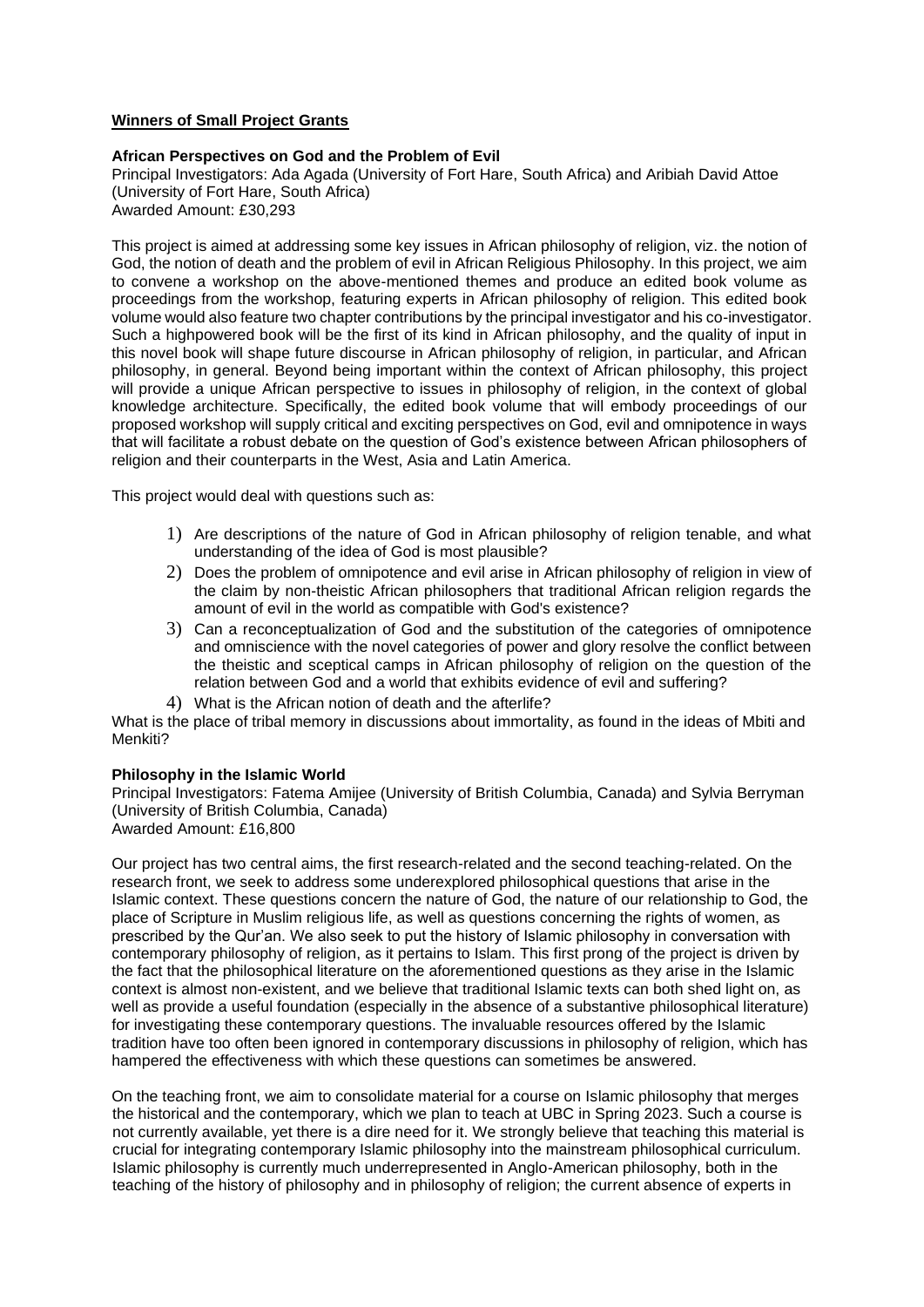this field means that Islamic philosophy has not been taught at our university, and this situation is unlikely to change otherwise.

The central and specific research questions that the project will help to answer are as follows. To what extent can morally controversial passages in Islamic scripture be reconciled with God's nature, and relatedly, what do they reveal about God's nature? To what extent does Islamic metaphysics inform and shape how Muslims relate to God and scripture? And finally, to what extent can historical work in the Islamic tradition help inform and shape contemporary discussion of questions in philosophy of religion?

The project activities will include: a workshop on Islamic philosophy with the goal of consolidating a research program; networking and publishing papers on the topic; and curriculum development with a view to team-teaching an upper-level undergraduate course on Philosophy in the Islamic World. The outputs to be produced through the project activities include publications, a course offering in Islamic Philosophy, and a strengthened research network.

## **Life, Death and the Afterlife in the Abrahamic Traditions**

Principal Investigators: Kelly James Clark (Ibn Haldun University, Turkey), Enis Doko (Ibn Haldun University, Turkey) and Samuel Lebens (University of Haifa, Israel) Awarded Amount: £31,820

The aim is to bring together (primarily) two traditions—Islam and Judaism—that are underrepresented in contemporary philosophy of religion to work together on the nature of death and the afterlife, a topic that is underexplored and undervalued in the academy. While there were deep discussions of death and the afterlife within each of these traditions roughly a thousand years ago, there has been relatively little deeply reflective work that takes advantage of contemporary textual studies, metaphysics and analytic tools of reflection. Moreover, although Judaism, Christianity and Islam share common beliefs, their scholars have neither worked together nor availed themselves of the insight and expertise of the other traditions. We aim to bring together established scholars in the Abrahamic traditions to deeply explore both shared and divergent understandings of death and the afterlife. While the project will involve a select group of top scholars from each tradition, we will also inform and guide younger scholars—graduate students—to cultivate a newly committed cohort of Abrahamic scholars. We will aim at (a) producing a series of scholarly essays on the topic and (b) cultivating a new generation of Abrahamic scholars with interests in analytically exploring issues in the philosophy of religion.

The project's elements:

- 1. Selection of established scholars.
- 2. Fall 2021 preparation of ideas on topic, including shared readings and zoom discussions.
- 3. Course for graduate students on the afterlife, team-taught by Sam Lebens, Kelly Clark, and Enis Doko.
- 4. February 2022, first conference, in Istanbul. Scholars will present their first thoughts; Clark will lead writing workshop for graduate students.
- 5. Spring 2022, develop first drafts in response to comments on ideas.
- 6. Small groups—of two kinds, for professors and students—hold zoom colloquia to discuss drafts.
- 7. November 2022, second conference, in Haifa. Professors will present their revised drafts; students will present their ideas or drafts.
- 8. Submissions of papers to scholarly journals.

The project aims at (i) producing scholarly manuscripts, suitable for publication in scholarly journals, (ii) equipping a cohort of young, Abrahamic scholars who are eager, capable and interested in working together on topics of mutual interest, and (iii) creating a committed community of Abrahamic scholars.

The project should positively influence future work in analytical philosophy of religion in the traditions, inform deeper discussion of death and the afterlife, inspire younger scholars to carefully pursue this and related topics with a more sophisticated skill set, and create an ongoing cross-cultural Abrahamic community of scholars.

## **From the Divine to the Human: New Perspectives on Evil, Suffering and the Global Pandemic**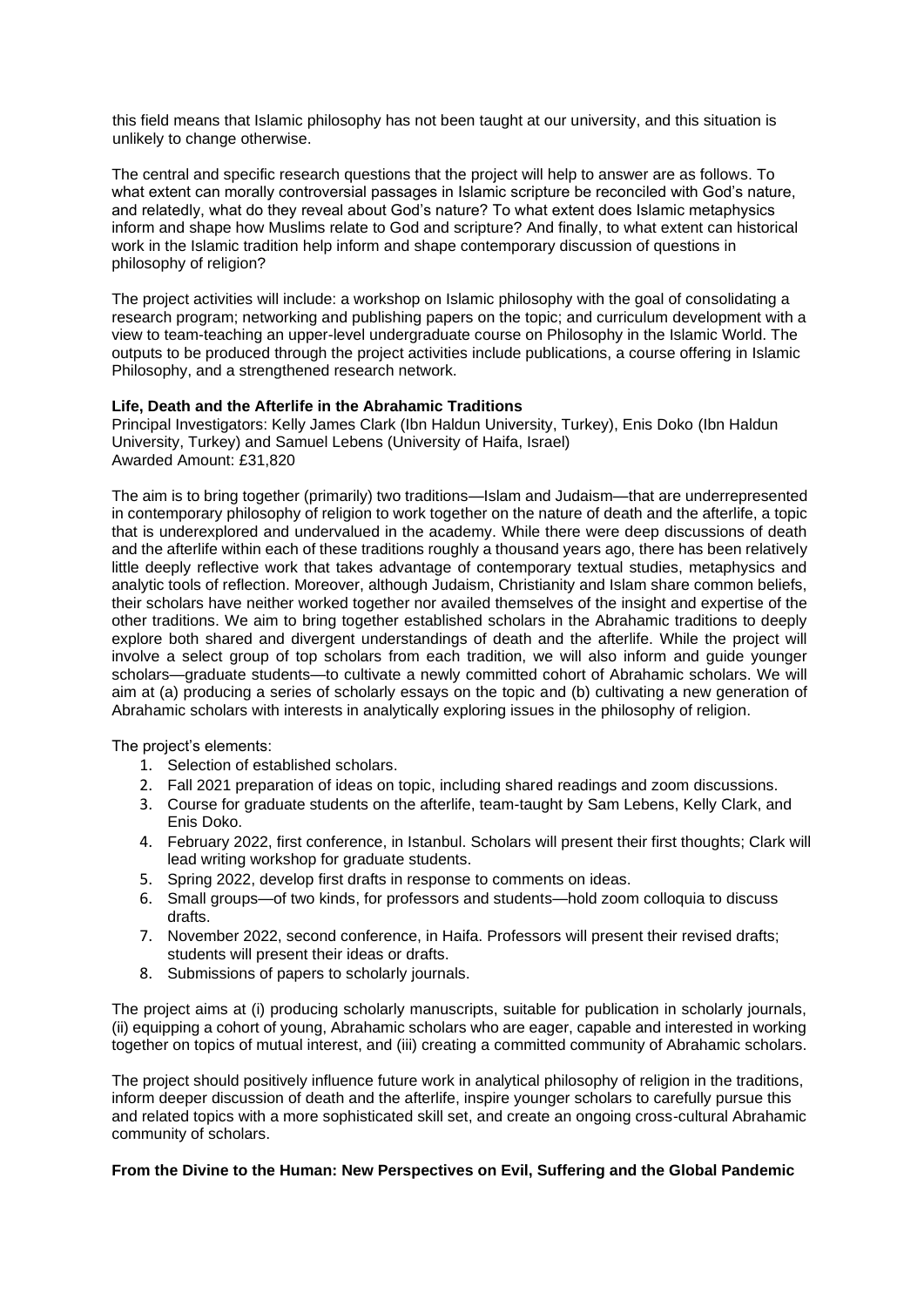Principal Investigators: Muhammad U. Faruque (University of Cincinnati, USA) and Mohammed Ruston (Carleton University, USA) Awarded Amount: £19,500

*From the Divine to the Human* seeks to reinvigorate the study of the global philosophy of religion by utilizing the rich and unique resources of the Islamic intellectual tradition as well contemporary Muslim philosophers' creative engagements with these materials. The importance of this project, *evil and suffering in the world*, is all-the-more meaningful in today's world, plagued as it is by the worst pandemic ever witnessed by humanity. Rather than taking up the question of evil and suffering by walking down well-trodden paths in philosophy of religion which often address the problematic by focusing on divine attributes and the God-world relationship, this project offers another path of inquiry, namely by focusing on human vulnerability and resilience. Numerous Islamic philosophical texts, and therefore the work of contemporary Muslim philosophers who draw inspiration from and develop them in their own philosophical projects, view the question of evil and suffering with reference to what they mean for the becoming of human personhood, the actualization of latent spiritual possibilities, and the realization of human felicity and fulfilment.

By shifting focus from the divine to the human vis-à-vis the question of suffering, new insights and questions which are amenable to philosophical attention come to the fore: how do human presence and remoteness contribute to a wider, truly global understanding of the problem of evil?; can human suffering be a meaningful event, both on individual and collective scales?; can qualities be cultivated and character traits refined through a more robust understanding of human becoming in the face of suffering?; can resources such as Islamic philosophical poetry and creative fiction—both of which place the human being and therefore the lived human experience at the centre of their inquiries help sharpen our analysis of evil and suffering in ways heretofore unimagined by ordinary prose expositions which veer more towards the abstract?

To accomplish our goals, we will seek to convene a three-day, virtual conference with contributions from a diverse range of contemporary Muslim philosophers, including female voices and other historically under-represented minorities. In tandem with the conference, an engaging website will be created for the conference and the project, and which will also make use of other online platforms to further the international reach of the project. Lastly, an edited volume, likely to be published by Cambridge University Press, will bring together the conference findings, thereby widening the project's already very significant sphere of influence.

## **The Philosophies of** *Appropriated* **Religions of Southeast Asia**

Principal Investigators: Jeremiah Joven B. Joaquin (De La Salle University, Philippines) and Soraj Hongladarom (Chulalongkorn University, Thailand) Awarded Amount: £52,000

The aim of the proposed project is to investigate the philosophical impact of what we call the 'appropriated' religions of Southeast Asia. Southeast Asia is home to most of the world religions. Buddhism is predominantly practised in Thailand, Vietnam, Myanmar, Singapore, Laos, and Cambodia; Islam in Malaysia, Indonesia, and Brunei; and Christianity in the Philippines and Timor-Leste. Historical data show, however, that these world religions are imported cultural products, and have been reimagined, assimilated, and appropriated by the culture that embraced them.

#### *The specific research questions*

In this proposed project, we hypothesise that each of the 'appropriated' religions of Southeast Asia implies a culturally nuanced worldview, which, in turn, impacts how the traditional problems in the philosophy of religion are framed and answered. Through a series of philosophical case studies, we aim to answer the following questions: (i) How are these world religions appropriated by the culture that embraced them? (ii) How do these appropriated religions frame the traditional questions of philosophy of religion (e.g. the existence and nature of the divine, the problem of evil, the nature of life after death)? (iii) How do they answer these questions?

*Why is the project needed?*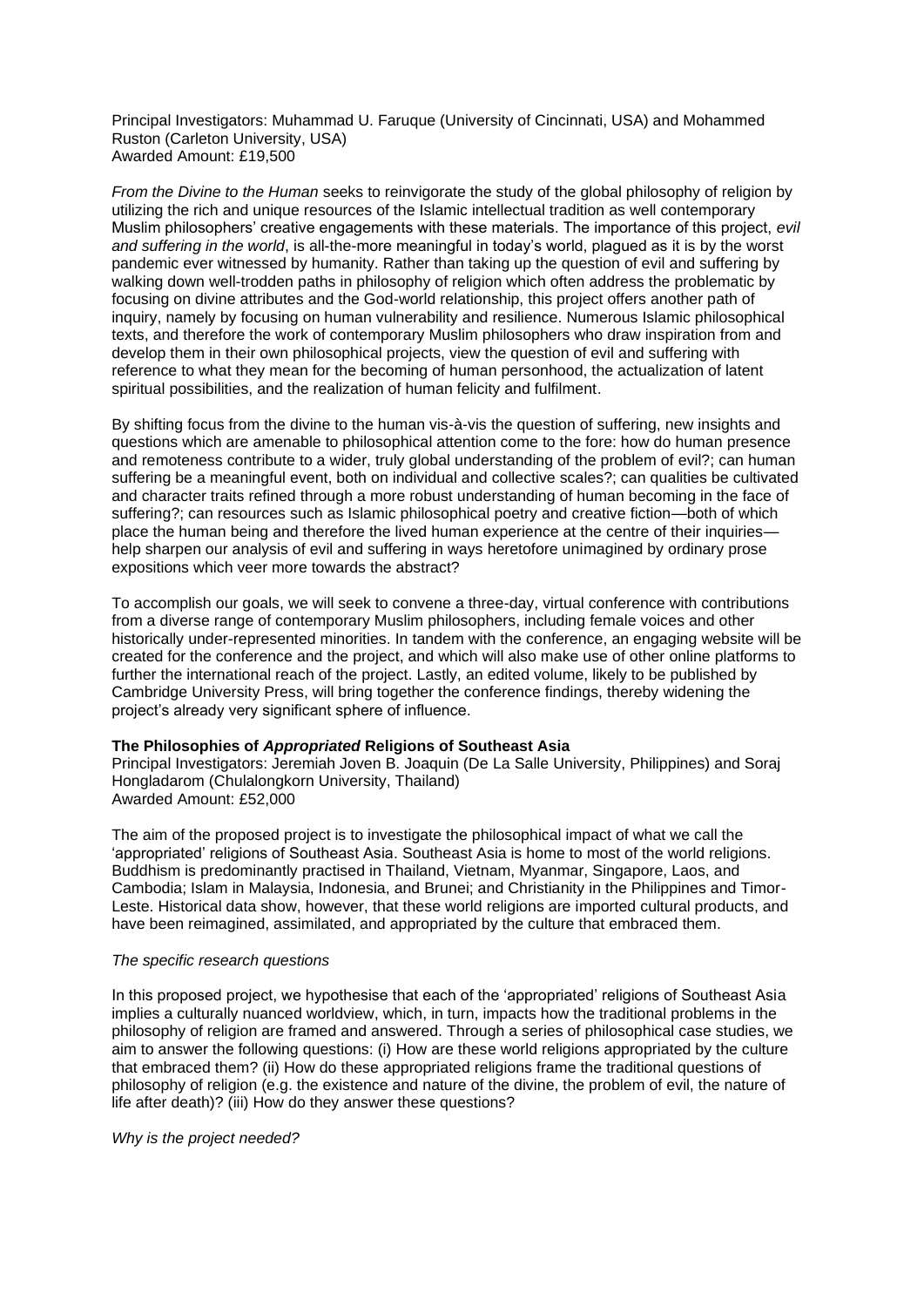Our proposed project is in line with the main goal of the *Global Philosophy of Religion Project* of advancing the philosophy of religion by engaging the best scholars from all regions and traditions. Furthermore, our idea of *appropriated religions* might serve as a conceptual lens in understanding the cultural variance of the traditional problems of the philosophy of religion.

## *Project activities and outputs*

We envision a *360* project that engages Southeast Asian philosophers of religion in various ways. It includes a series of multiplatform workshops and writeshops, face-to-face seminars, webinars, interviews, info videos, wiki-blogs, a launching conference, a midterm conference, and a culminating conference. The main output of the project is a book anthology of the best papers presented in these activities. Information about the project will be made available through its official website and social media outlets (e.g. FaceBook, Instagram, Twitter, and YouTube Channel).

## *The project's impact*

We anticipate that the project will raise the interest of the global philosophy community in the underrepresented area of Southeast Asian Philosophy of Religion. With the leads of the project representing the Philosophical Association of the Philippines and the Philosophy and Religion Society of Thailand, we also hope to build a community of philosophers that will inspire the next generation of philosophers in the region to further engage in Southeast Asian Philosophy.

## **The Nature of God and the Problem of Evil and Suffering in African Philosophy of Religion: The Case of Chewa, Tumbuka, and Sena Ethnic Groups in Malawi**

Principal Investigators: Grivas Kayange (University of Malawi, Malawi) and Yamikani Ndasauka (University of Malawi, Malawi)

Awarded Amount: £28,450.98

The project aims to understand the relationship between the nature of God and the existence of evil and suffering among the Chewa, Tumbuka, and Sena ethnic groups living in Malawi. The specific focus will be: (i) investigating the ethnic groups' philosophical conception of the nature of God, evil, and suffering, (ii) comparing relevant aspects in the relation between God and evil, (iii) writing an edited book on philosophy of religion on God, and evil/suffering, and (iv) promoting the Chewa-Tumbuka-Sena views in the general African philosophy of religion.

The project responds to the Global Philosophy of Religion Project's main interest in promoting Philosophy of Religion worldwide and specifically the main themes: existence and nature of God and evil and suffering. This project goes beyond studying these themes but raises a fundamental problem of evil/suffering in the Philosophy of Religion. It is an essential project for Malawi because currently, according to our knowledge, there is no deliberate, substantial and rigorous philosophical work that attempts to understand the nature/essence of God and its relation to evil/suffering among different ethnic groups in Malawi. Most of the existing studies limit their focus to reporting on the names of God and religious rituals/liturgy.

The study is essential in the African philosophy of religion because of its epistemic value. We also consider it as a good background for a comparative analysis with other African ethnic groups, western religions, etc. The project activities will include the following: (i) research, (ii) seminars, (iii) graduate workshops, (iv) book production, and (v) dissemination activities. Following these activities, the outputs will be (i) research report, (ii) seminar and workshop report, and (iii) peer-reviewed African philosophy of religion book.

The project is appropriate and exciting for Malawi which ranks as one of the poorest nations in the world and is characterised by various forms of suffering such as poverty, while at the same time it is regarded as one of the most religious nations. The information gathered through different project activities will help in explaining evil and suffering in Malawi and possibly in neighbouring countries such as Zambia, Tanzania, Zimbabwe and Mozambique.

## **Cross-Cultural Conceptions of the Self: South Asia, Africa, and East Asia**

Principal Investigators: Nathan Loewen (University of Alabama, USA) and Agnieszka Rostalska (Ghent University, Belgium) Awarded Amount: £60,481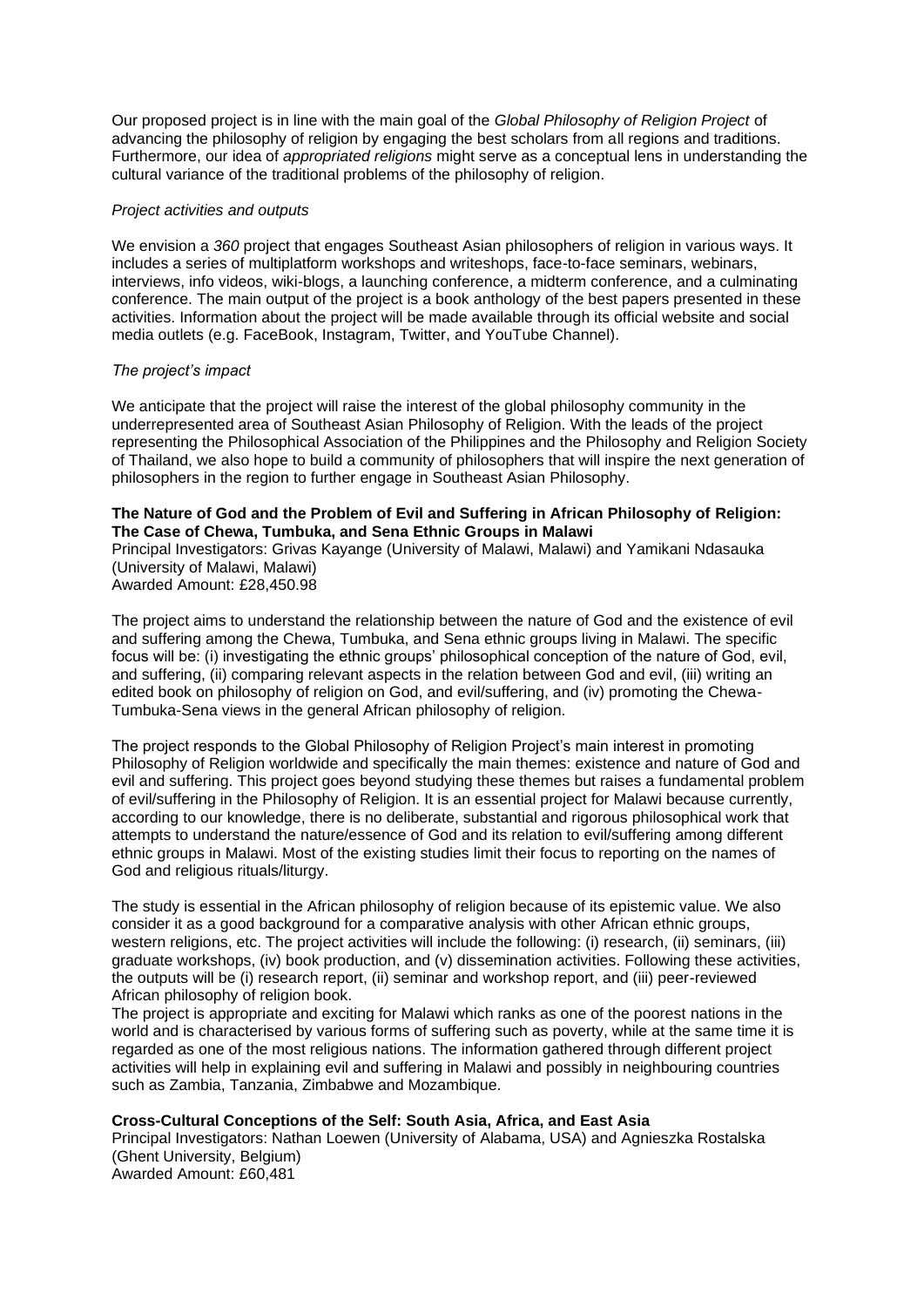How might philosophical studies of religion enter the globalized, 21st century? How might investigating conceptualizations of "self" relative to other religious traditions in Africa, South and East Asia enable cross-cultural philosophical analysis? One way is to make scholarship in this area more visible and accessible. "Cross-Cultural Conceptions of the Self" would use 2022 to plan and host an asynchronous online symposium whose outcomes would be made public on the already-existing "Global-Critical Philosophy of Religion" website hosted by the University of Alabama. Nine scholars three for each region - will participate in the production of: a) a public directory of research colleagues, b) an open-source, annotated keyword collection, c) an online series of short, illustrated keyword videos, and d) a 'public debate' by way of annotating an online text written specifically to engage conceptions of the self and immortality.

Theoretically and methodologically, the project supports the Global Philosophy of Religion Project's aim to develop cross-cultural philosophical investigations of "self" and varying conceptions for the persistence of selves. The proposal breaks with the orientalist, epistemic problematics of the "East-West" dichotomy by focusing on "persistence," and, by orienting the 'public debate' around an exposition of the relatively unknown philosophical views of the 10th-century, South Asian philosopher Udayana (rather than, say, a Western European figure or school). The project will produce an innovative text on Udayana as an example how cosmopolitan, comparativist philosophers of religion may critically engage others without defending any religious sect *per se*. The debate on this text will invite the participants into dialogue, which makes theoretical pursuits in philosophy of religions a truly global, comparative and inclusive endeavour.

The practical goal for "Cross-Cultural Conceptions of the Self" is to show how online platforms can be used to promote research by early career scholars from underrepresented regions in African traditional religions, Jainism, Shinto and Confucianism. The project's anticipated impact is to a) increase the profile of younger scholars working in these areas, b) establish conceptual entry-points to their work, c) make their research more publicly-accessible, and d) demonstrate how cross-cultural philosophy of religion may be practiced. Contacts with these scholars were established during the "Global-Critical Philosophy of Religion" seminars hosted by the American Academy of Religion (2016- 2019). It is now clear we must demonstrate how online tools must support futures for the philosophy of religion.

#### **Islam and Science: Monograph, Video Series, and Book Launch**

Principal Investigators: Shoaib Ahmed Malik (Cambridge Muslim College, UK and Zayed University, UAE)

Awarded Amount: £25,000

This project aims to make the contents of an edited volume, which is contracted by Routledge's Science and Religion series, called *Eight Classical Perspectives on Islam and Science* accessible to academic and wider audiences. This book takes eight, well-known, historical figures (see the first table in the next section), all of whom come from different theological and philosophical strands, and entertain their thoughts in light of contemporary questions in the interface of science and religion. The book's content primarily deals with topics related to God's nature/existence, his attributes, and his interaction with the natural world (see the second table in the next section). While these topics are of great interest in the domain of science and religion, they are also of relevance to wider territories like theology and philosophy of religion. Thus, the nature of this book is not localised to a particular domain, and has a wide-reaching scope.

The Global Philosophy of Religion Project (GPoRP) aims to advance the philosophy of religion by engaging the best scholars from underrepresented regions and traditions. We believe our project strongly aligns with the intention of the GPoRP and also meets its demands. Our work focuses on ideas relevant to Islamic thought which is currently underrepresented in the philosophy of religion. Adding to this point, we are producing a reference work that will make the ideas of eight different thinkers in Islamic intellectual historically relevant for the modern context in many contemporary disciplines, philosophy of religion included. In other words, we are trying to represent diverse voices within Islamic thought for contemporary engagement.

We will: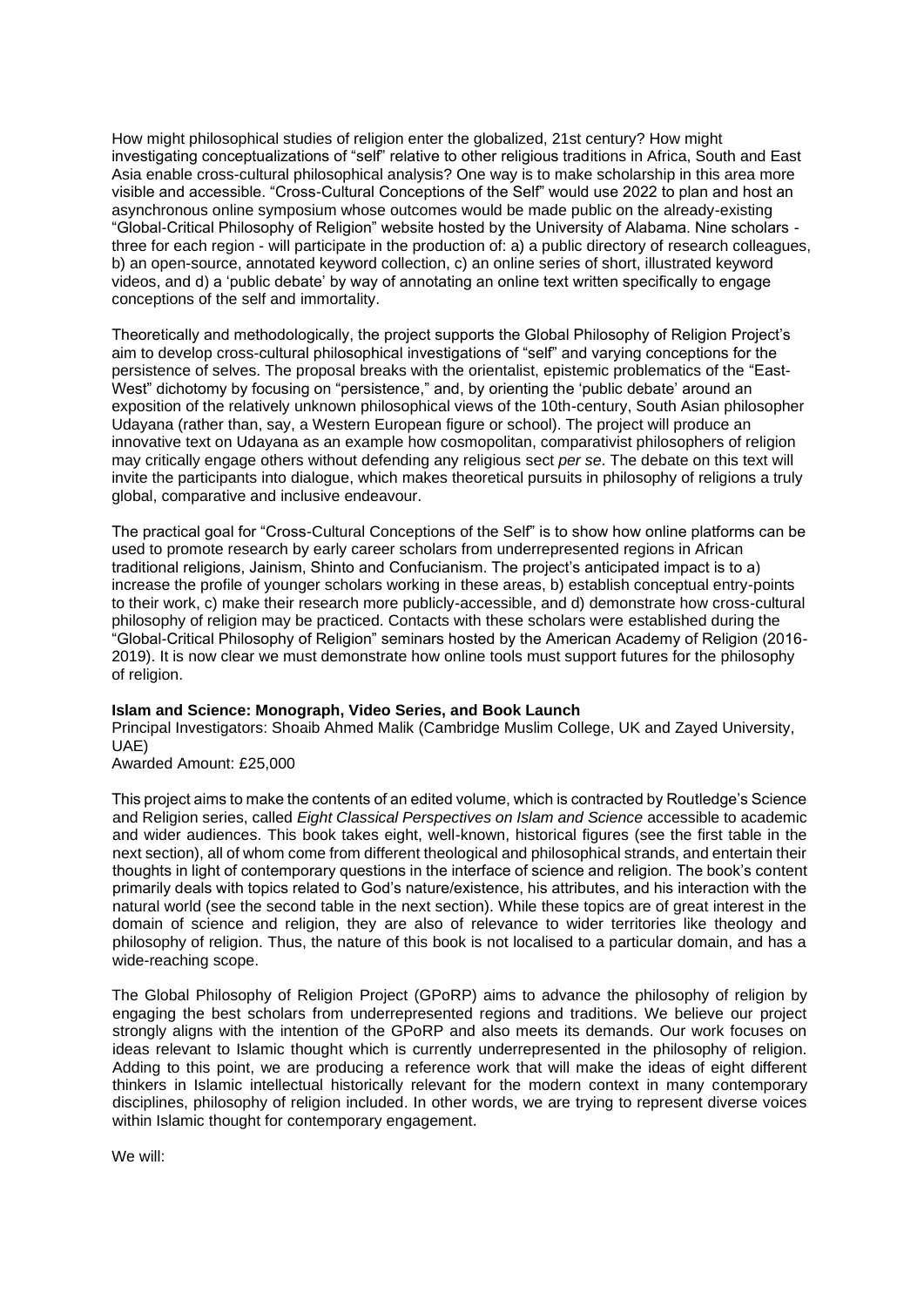- 1. Make this book open access to help distribute these ideas without any paywalls;
- 2. Develop video podcasts for each chapter in the book aimed for a wider audience, and to complement the book as an extra resource; and
- 3. Host a one-day book launch conference to promote the book.

These three components will help with making certain ideas available within the Islamic intellectual heritage relevant to current issues in science and philosophy for a modern audience. In other words, our project objectives and activities work towards GPoRP's goal to reshape the philosophy of religion for the academic and non-academic community in the 21st century.

## **African Relationality and the Problem of Evil**

Principal Investigators: Luís Rodrigues (Hunan University, China) and Jonathan O Chimakonam (University of Pretoria, South Africa) Awarded Amount: £35,590

The aim of this project is to explore the problems of theodicy often addressed in Anglo-American philosophy regarding the problem of evil and the existence of God using an African philosophical groundwork. More precisely, we will try to answer the question 'How can God exist when there is evil in the world?'. We will investigate a perspective that is underexplored but relevant for those who wish to solve theodicy questions normally posed in the Anglo-American philosophy of religion tradition. Particularly, we will explore the idea that because the nature of all beings (including God's nature) is relational, then the existence of evil is related to how God and other creatures relate to each other. The nature of God is, according to the solution we will explore, the result of how humans relate to Him/Her, under the African maxim 'I am because you are'. Consequently, the properties of God depend on the properties of humans, which, in turn, will explain how sometimes God may inevitably allow evil to happen. To explore this topic, we will write one article for a reputable journal, *Religious Studies*.

Also, and connected to the problem of evil and God's existence, we will write a second article on "death and immortality". Here, we will probe the issues of afterlife, ancestorhood, and re-incarnation central to the African belief system to argue that perhaps God allows both good and evil so as to reward or punish them. For reward, one can argue that in the African lifeworld, God uses the revered stool of ancestorhood or a re-incarnation into a life of bliss; and for punishment, one can argue that God uses re-incarnation into a life of suffering or banishment into the world of the evil spirits. We will test the 'punish-reward hypothesis' in our investigation.

Added to the two proposed articles, the research project will also organize two online colloquia with scholars from the African and the Asian traditions to (1) discuss the African philosophical perspectives to the problems of evil, death and immortality, (2) to do a comparative discussion from the African, Western and Asian perspectives. We believe that our project will make a great impact by bringing African philosophy and philosophers into a conversation with their counterparts from the Asian tradition.

## **Bringing Contemporary Philosophy of Religion to Latin American Scholars**

Principal Investigators: Carlo Rossi (Universidad Adolfo Ibáñez, Chile) and Robert Garcia (Baylor University, USA) Awarded Amount: £63,620

The last half-century has witnessed a renaissance of anglophone analytic philosophy of religion. Incredibly, this explosion of philosophical work has had almost no impact in Latin America: analytic philosophy of religion is almost non-existent in Spanish speaking countries and almost none of its literature has been translated into Spanish.

We aim to address this urgent need through four outputs: First, the publication of the first Companion to Contemporary Philosophy of Religion in the Spanish speaking world – a volume containing Spanish translations of essays by prominent scholars on major topics, along with topics of special interest to Latin Americans. Second, the publication of the first Anthology of Readings on Contemporary Philosophy of Religion in the Spanish speaking world – a volume containing Spanish translations of seminal 20<sup>th</sup> century essays in analytic philosophy of religion. Each volume will be the first of its kind and together they will provide Spanish readers with both seminal and survey essays on major topics.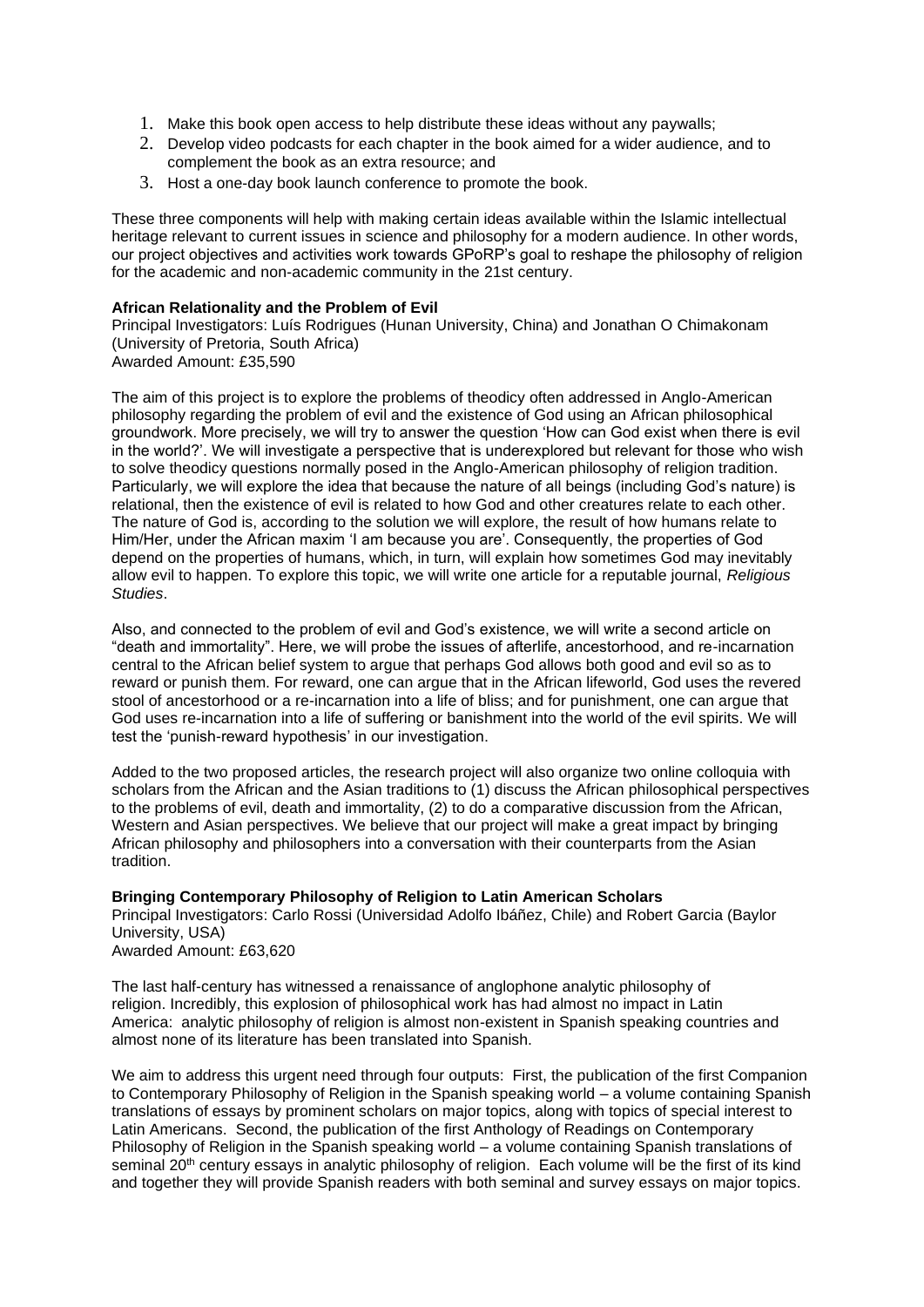Third, two workshops to develop work that will appear in the Companion. And fourth, the publication of a special issue in an international journal with contributions written in Spanish by participants in the workshop(s).

The project addresses at least two of the central themes of the Global Philosophy of Religion Project. The Companion will include sections on the nature and existence of God, as well as on the existence of evil and suffering in the world. Likewise, papers presented in the two workshops—and later published in a special issue—will likely deal with questions pertaining to these areas of interest. Lastly, the Anthology will not only contain translated version of papers on themes (i) and (iii), but also translations of the most significant recent analytic work on questions concerning death and immortality.

The primary activities of the project are these: organizing workshops, commissioning and workshopping essays in English, commissioning translation of those essays into Spanish, editing and introducing the essays for both volumes, and editing a special issue with contributions written in Spanish for a philosophy journal.

The project promises to have a momentous and long-ranging impact on Latin American philosophy. The research outputs have the potential not only to introduce the central debates of the discipline to new and large audiences, but to produce works that most likely will become the standard references for those teaching courses on the subject in Spanish and beginning to do research in the area.

#### **Affectivity as a Way of Immortality: the Confucian Response to Buddhism**

Principal Investigators: Yuanping Shi (Leiden University, Netherlands) and Douglas Berger (Leiden University, Netherlands) Awarded Amount: £5,000

We want to submit an application to fund research for two papers intended for publication, one online workshop and two online presentations on related topics. The online workshop will take evil and suffering as themes in the Buddhist and Confucian traditions, four to five scholars are expected to participate in this activity. As for presentations, two scholars will speak on the impact of the Buddhist concept of life and death in Confucianism, and the Confucian response to the Buddhist concept of life and death, respectively.

The planned publication will examine the impact of the Buddhist concept of immortality on Confucianism and how the Cheng Brothers develop the idea of affectivity as a core idea in response to the Buddhist immortality. The published paper will also elaborate on two different paths by which Cheng Hao and Cheng Yi responded to the Buddhist challenge and their different attitudes towards human suffering and evil, and it will also discuss the two brothers' respective metaphysical and moral problems which arose in their philosophical thought.

Through this project, we hope to answer the following research questions: how did Buddhism contribute to theories of immortality in Chinese thought and what was their contribution's influence on Confucianism? What was the Confucian response to Buddhist immortality and the question of life and death? What were the views of the different schools of Confucianism on evil and what were their respective theoretical dilemmas.

As for the necessity of this project, while scholars have noted the significant ways in which Confucian intellectuals have implicitly assimilated Buddhist ideas into their philosophical framework, too little attention has been paid to the question which is posed by this grant, namely how the Song Dynasty Confucian philosophers' departures from Buddhism were relevant to their respective conceptions of immortality and evil. Few scholars have addressed the issue of how the notion of affectivity in the Cheng Brothers' philosophy is transformed from Buddhist conceptions of affectivity and how this problem is intertwined with the idea of immortality. Moreover, within Confucianism, the distinction between Cheng Yi and Cheng Hao on the issue of affectivity and immortality is far from well-studied.

## **A Philosophical Approach to the Vaiṣṇava Concept of God**

Principal Investigators: Ricardo Sousa Silvestre (Brazilian Association for the Philosophy of Religion, Brazil) and Alan C. Herbert (Oxford Centre for Hindu Studies, UK) Awarded Amount: £30,000